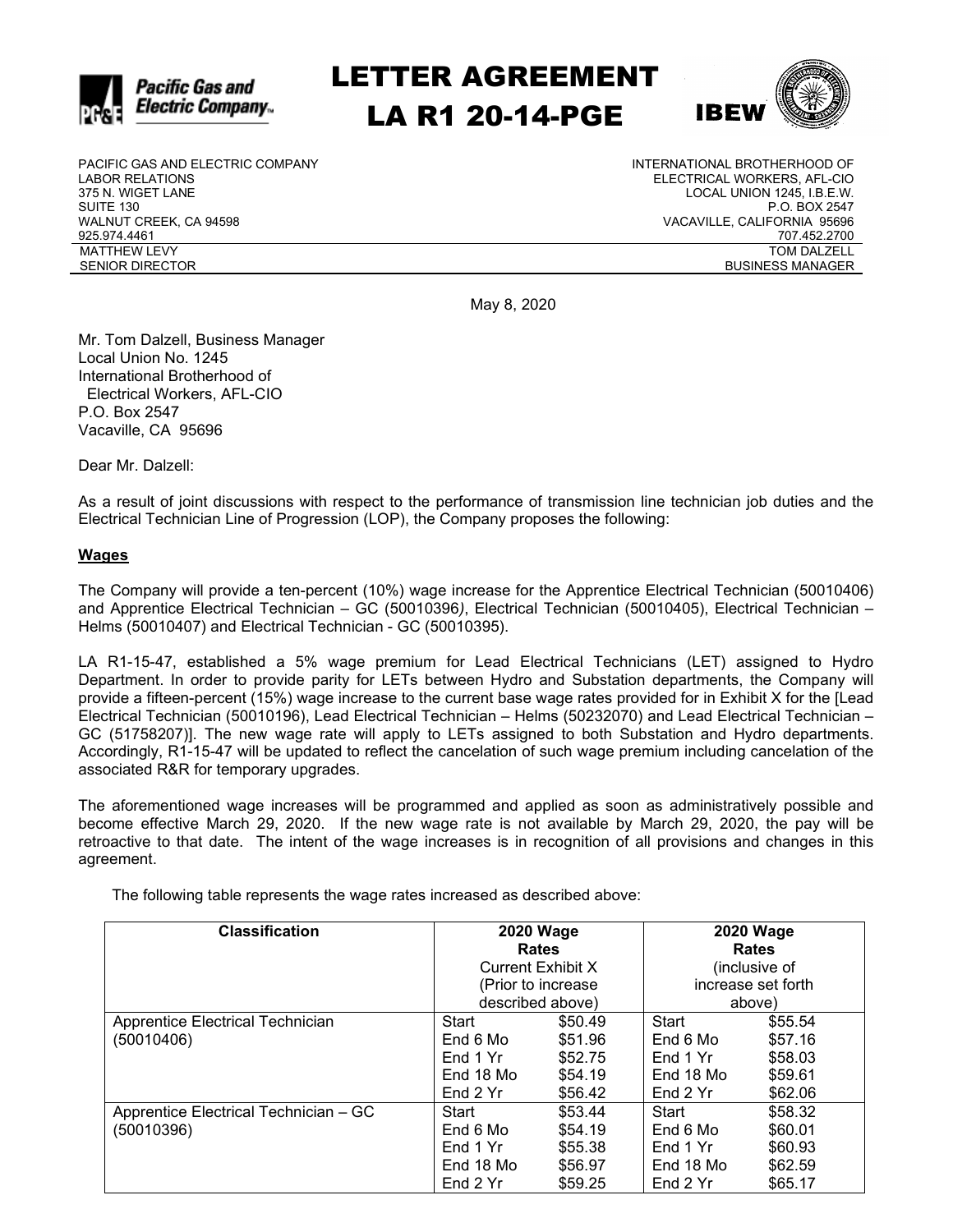| Electrical Technician<br>(50010405)              | \$62.12                                  | \$68.33                                  |
|--------------------------------------------------|------------------------------------------|------------------------------------------|
| Electrical Technician - GC<br>(50010395)         | \$65.22                                  | \$71.75                                  |
| Electrical Technician - Helms<br>(50010407)      | Start<br>\$65.22<br>End 12 Mo<br>\$66.77 | Start<br>\$71.75<br>End 12 Mo<br>\$73.46 |
| Lead Electrical Technician<br>(50010196)         | \$65.22                                  | \$75.00                                  |
| Lead Electrical Technician – Helms<br>(50232070) | Start<br>\$68.48<br>End 12 Mo<br>\$70.12 | Start<br>\$78.75<br>End 12 Mo<br>\$80.63 |
| Lead Electrical Technician - GC<br>(51758207)    | \$68.48                                  | \$78.75                                  |

Employees shall not have the above stated 10% increase (Apprentice and Journey levels) and/or 15% increase (Lead level) included prospectively in "Basic Weekly Pay" for the purpose of calculating benefits under Part II (the Final Pay Pension) of the Retirement Plan, Part III (the Cash Balance Pension) of the Retirement Plan, and 401k contributions until after the twenty-four (24) month of these increased wage rates are effective. Accordingly, the aforementioned increase to the wage rates shall not be included for the above retirement calculations and/or contributions until after March 29, 2022.

#### **Job Descriptions**

The Electrical Technician LOP Job Descriptions shall be updated to include the performance of Transmission Line Technician job duties pursuant to the updated Job Descriptions in Attachment 1 of this agreement. Changes and updates to the job descriptions will be incorporated in the next update(s) of the Job Description and Line of Progression Letters of Agreement, LA R1-13-76 and LA-18-20.

#### **Bidding & Transfers**

Following the execution date of this Agreement, employees hired or bidding into all Electrical Technician Classifications (includes all those listed above under "Wages" heading above) in the Division Electric Maintenance Department (R1-13-76) and General Construction Station, Substation and Hydro (LA-18-20) Lines of Progression, will not have their bids considered under the provisions of Title 205 or 305 outside of bids to other Electrical Technician classifications (Journey or Lead) for a period of thirty-six (36) months.

As of the implementation date of this Agreement, incumbents in an Electrical Technician classification (all levels listed under the "Wages" heading above) will have a thirty (30) calendar day period to exercise the option of maintaining their current wages and bidding rights, or voluntarily relinquishing their bidding rights in exchange for the wage increases as provided for in this agreement. Incumbent employees who accept the new increased wage rates, will remain in an Electrical Technician classification (Apprentice, Journey, or Lead) for thirty-six (36) months before being allowed to bid or transfer to any other position outside of an Electrical Technician classification (Apprentice, Journey, or Lead).

#### **Journeyman Electrician Wage Placement for New Hires**

In recognition of the strong electrical background desired for candidates entering the classification of Apprentice Electrical Technician, the company may at its discretion, place a new hire who possesses the qualifications of a journeyman electrician (see LA-19-28 for "journeyman electrician" minimum qualification requirements), into an Apprentice Electrical Technician position at either the beginning level wage rate or at a wage step not to exceed the end of 24 months wage rate and, such employee will not have subsequent bids on Electrical Technician vacancies considered under Section 205 or 305 until the employee has accrued 30 months' classification seniority as an Apprentice Electrical Technician. In addition, such employees will not be considered for automatic progression to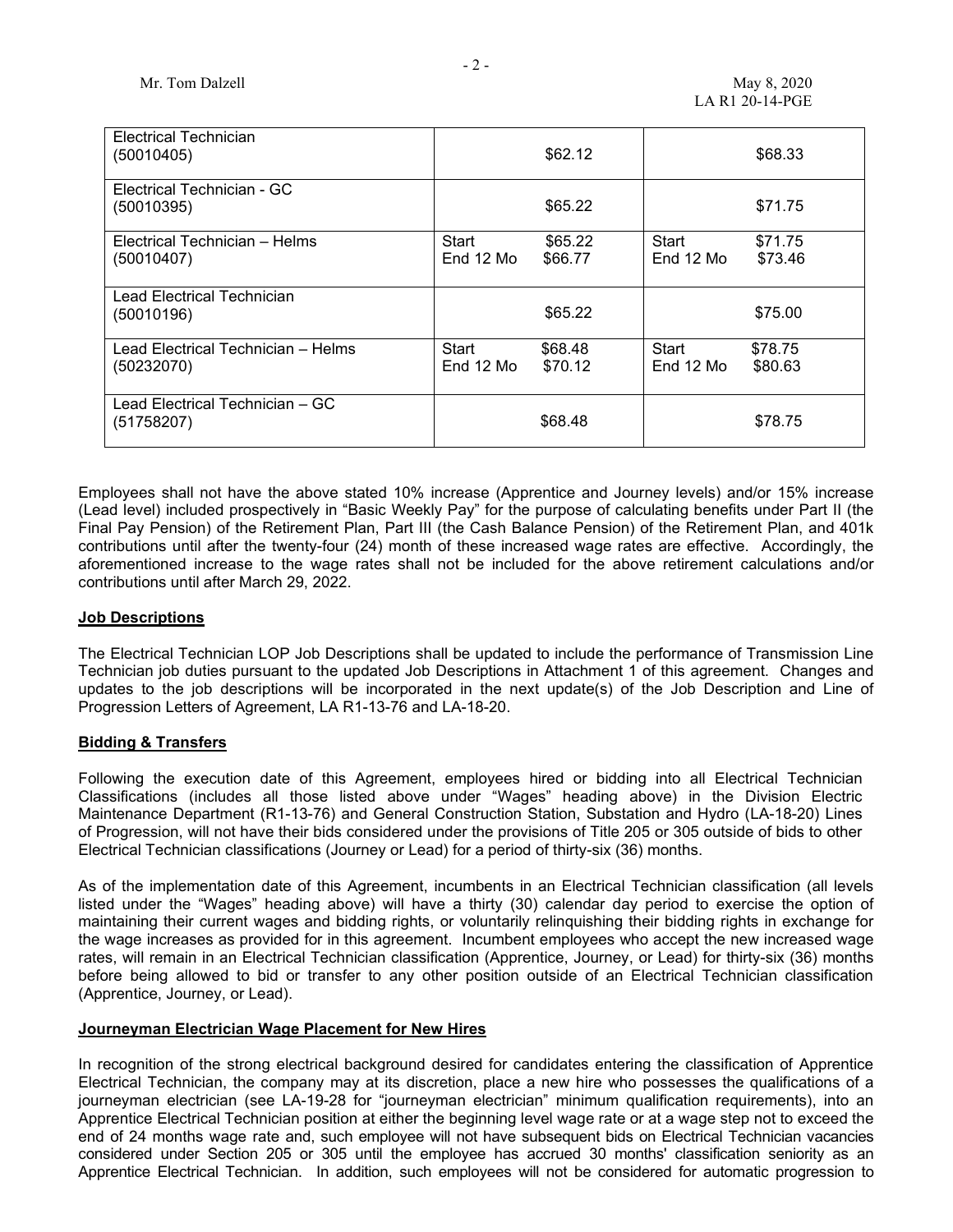Unassigned Electrical Technician under the provisions of the Master Apprenticeship Agreement until the employee has accrued 30 months' classification seniority as an Apprentice Electrical Technician. The aforementioned company discretion of wage placement is applicable only to wage placement. Consideration for advance placement within an apprenticeship training plan shall continue to follow the regular process; including approval of the Joint Apprentice Training Committee (JATC).

#### **Transmission Line Job Duties**

The parties agree prospectively the transmission line tech duties, as provided for in Attachment 1, will be primarily performed by the Electrical Technician Lines of Progression. Distribution Line Technicians may continue to be assigned transmission line tech duties during a transitional period pursuant to LA-20-16.

If you agree, please so indicate in the space provided below and return one executed copy of this letter to the Company.

Very truly yours,

PACIFIC GAS AND ELECTRIC COMPANY

altho Lee

By: \_\_\_\_\_\_\_

Matthew Levy Senior Director

LOCAL UNION NO. 1245, INTERNATIONAL BROTHERHOOD OF ELECTRICAL WORKERS, AFL-CIO

 ${\bf \circ}$ 

Tom Dalzell Business Manager

The Union is in agreement.

{{Dte\_es\_:Signer:date}} Jun 9, 2020

2020 By: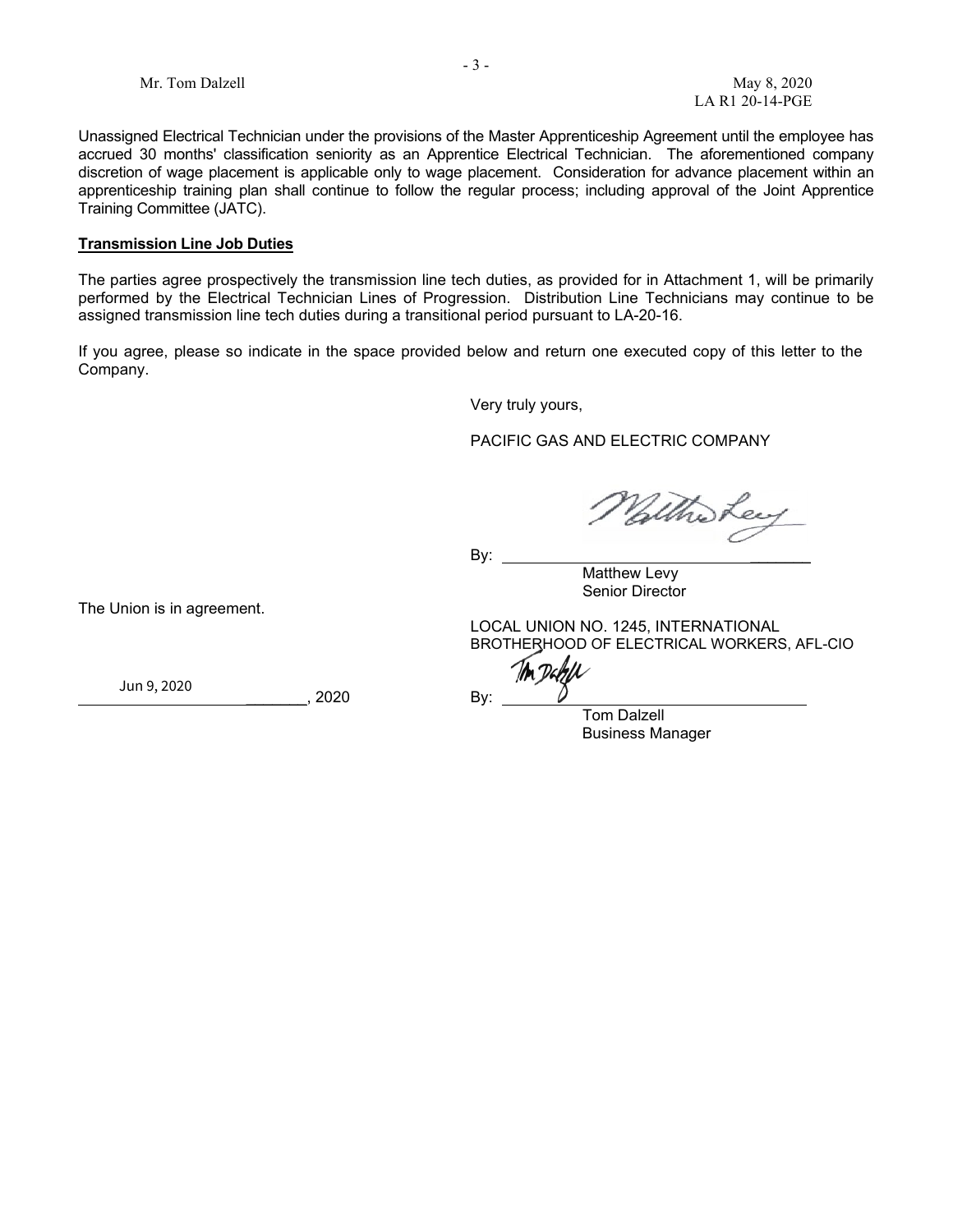### **JOB DESCRIPTIONS**

# **LEAD ELECTRICAL TECHNICIAN - GC**

#### **1638 (51758207)**

Supervises crews containing Electrical Technicians and Communication Technicians. Supervises highest level of technical jobs and may work with a crew under his supervision.

# **ELECTRICAL TECHNICIAN – G.C. 2387 (50010395)**

An employee who, without direct supervision, performs programming, installation, calibration, testing, troubleshooting, maintenance and installation of electromechanical, solid state and microprocessor protective relays, automation and control systems. This includes synchronized end to end protection systems testing.

Performs applicable testing and troubleshooting and apply configurations to remote control and data acquisition systems (i.e. SCADA, EMS). Responsible for completing all applicable documentation and test reports required to meet internal and Federal, State and local regulatory compliance.

Plans and schedules work, including submitting clearance applications to the Operations Control Center. May be assigned to train and direct Electrical Technician apprentices. May direct Electricians. Makes field revisions to engineering documents and drawings. Responsible for testing and commissioning integrated and non-integrated electrical systems, i.e. switchgear, network relays.

*Configuration management on transmission line equipment, i.e. SEECO and legacy controllers. Performs applicable Installation, functional testing and troubleshooting on transmission line controllers including Automatic and protective features, if enabled. Support SCADA point to point testing with EMS* team *& ADMS team (Substation), IED (Intelligent End Device) or RTU configuration which will require knowledge and familiarity of associated relay design (Line and Substation); includes third party RTUs. Understands standards and procedures associated with controllers, Transmission Line/ Substation switching and SCADA. Assignments may include duties performed to Transmission Line Controller associated communications equipment.*

Must have background of Electrical Technician apprenticeship.

Assignments may include duties performed to the protection system associated communications equipment.

Class C drivers' license required per LA 93-39.

# **LEAD ELECTRICAL TECHNICAN 0752 (50010196)**

An employee who is a working foreman in charge of a crew of not more than 5 other employees (which may consist of Electrician, Apprentice Electrician, Apprentice Electrical Technician, Maintenance Utility Worker) engaged in electrical construction, modification or testing work. The employee shall have the personal qualifications of leadership and supervisory ability, the craft qualifications of an Electrical Technician and be familiar with Company Safety Standards, accounting procedures, and other applicable rules and procedures. (Class C driver's license required per LA 93-39.)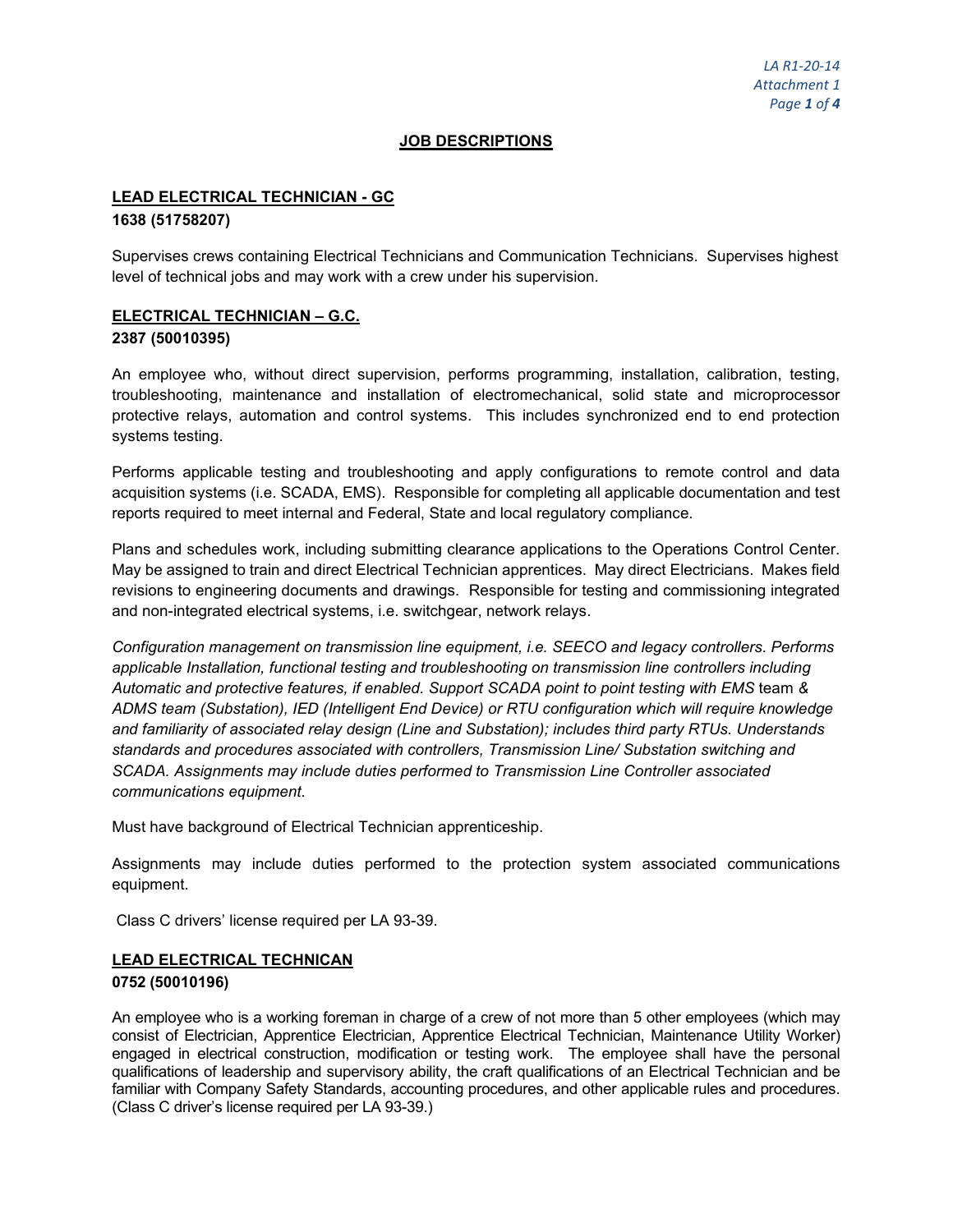# **LEAD ELECTRICAL TECHNICAN - HELMS 0758 (50232070)**

An employee who is a working foreman in charge of a crew of not more than 5 other employees (which may consist of Electrician, Apprentice Electrician, Apprentice Electrical Technician, Maintenance Utility Worker) engaged in electrical construction, modification or testing work. The employee shall have the personal qualifications of leadership and supervisory ability, the craft qualifications of an Electrical Technician and be familiar with Company Safety Standards, accounting procedures, and other applicable rules and procedures. (Class C driver's license required per LA 93-39.)

In addition, will be required to have the knowledge and capability of performing normal and emergency operating functions at the Helms Project. May also be assigned to a shift schedule, in accordance with the provisions of Section 202.17 of the Physical Agreement, due to irregular water or plant conditions.

Pursuant to the provisions of Section 202.11 of the Physical Agreement, will be required to work a schedule of ten consecutive workdays, with four consecutive days off.

# **ELECTRICAL TECHNICIAN 2400 (50010405)**

An employee who, without direct supervision, performs programming, installation, calibration, testing, troubleshooting, maintenance and installation of electromechanical, solid state and microprocessor protective relays, automation and control systems. This includes synchronized end to end protection systems testing.

Performs applicable testing and troubleshooting and apply configurations to remote control and data acquisition systems (i.e. SCADA, EMS). Responsible for completing all applicable documentation and test reports required to meet internal and Federal, State and local regulatory compliance. Performs electrical power switching.

Plans and schedules work, including submitting clearance applications to the Operations Control Center. May be assigned to train and direct Electrical Technician apprentices. May direct Electricians. Maintains and makes field revisions to engineering documents and drawings. Responsible for testing and commissioning integrated and non-integrated electrical systems, i.e. switchgear, network relays.

*Configuration management on transmission line equipment, i.e. SEECO and legacy controllers. Performs applicable Installation, functional testing and troubleshooting on transmission line controllers including Automatic and protective features, if enabled. Support SCADA point to point testing with EMS* team *& ADMS team (Substation), IED (Intelligent End Device) or RTU configuration which will require knowledge and familiarity of associated relay design (Line and Substation); includes third party RTUs. Understands standards and procedures associated with controllers, Transmission Line/ Substation switching and SCADA. Assignments may include duties performed to Transmission Line Controller associated communications equipment.*

Must have background of Electrical Technician apprenticeship.

Assignments may include duties performed to the protection system associated communications equipment.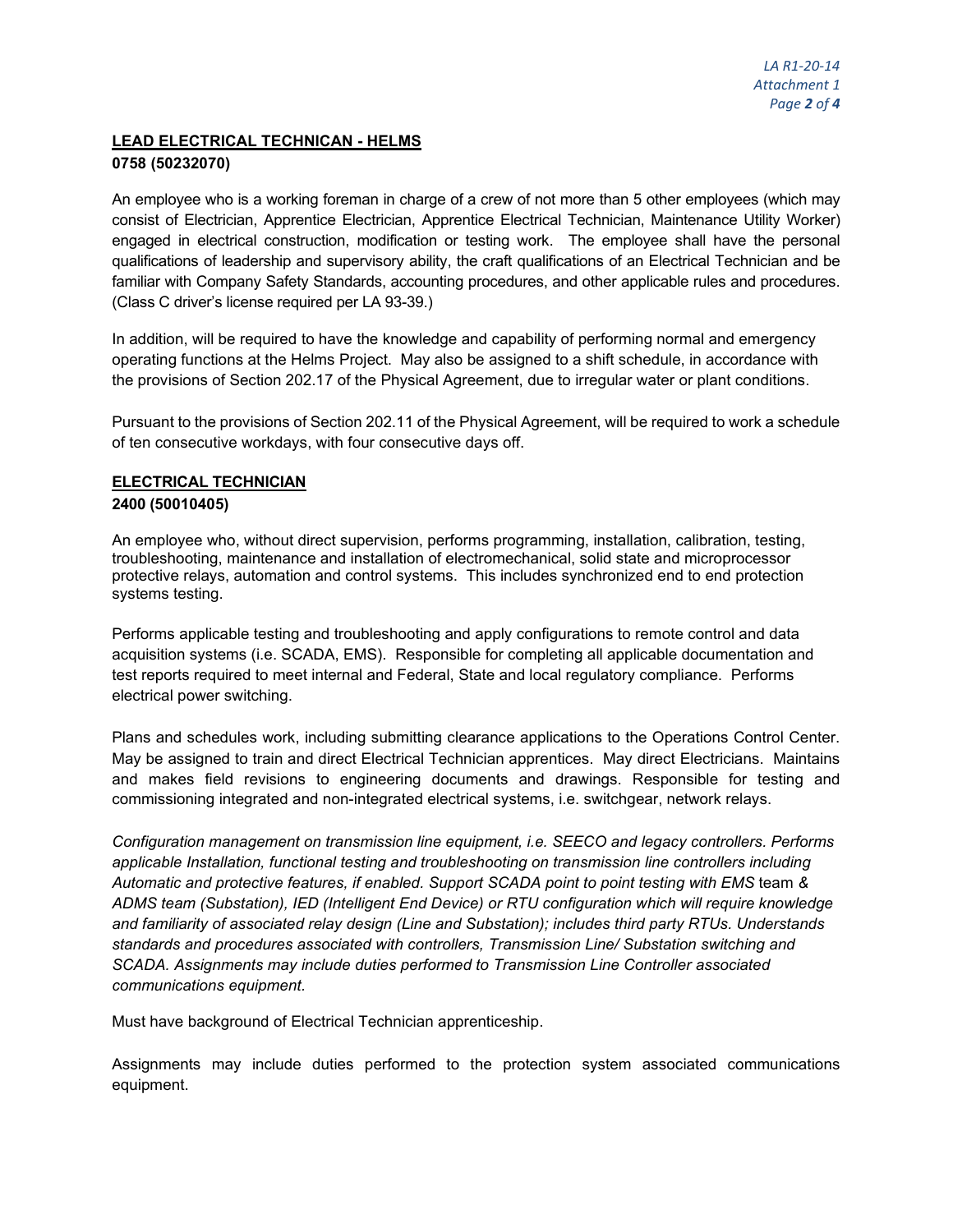Class C drivers' license required per LA 93-39.

# **ELECTRICAL TECHNICIAN – HELMS 2402 (50010407)** (See LA 84-69)

An employee who, without direct supervision, performs programming, installation, calibration, testing, troubleshooting, maintenance and installation of electromechanical, solid state and microprocessor protective relays, automation and control systems. This includes synchronized end to end protection systems testing.

Performs applicable testing and troubleshooting and apply configurations to remote control and data acquisition systems (i.e. SCADA, EMS). Responsible for completing all applicable documentation and test reports required to meet internal and Federal, State and local regulatory compliance. Performs electrical power switching.

Plans and schedules work, including submitting clearance applications to the Operations Control Center. May be assigned to train and direct Electrical Technician apprentices. May direct electricians. Maintains and makes field revisions to engineering documents and drawings. Responsible for testing and commissioning integrated and non-integrated electrical systems, i.e. switchgear, network relays.

*May be assigned: the configuration management on transmission line equipment, i.e. SEECO and legacy controllers. Performs applicable Installation, functional testing and troubleshooting on transmission line controllers including Automatic and protective features, if enabled. Support SCADA point to point testing with EMS* team *& ADMS team (Substation), IED (Intelligent End Device) or RTU configuration which will require knowledge and familiarity of associated relay design (Line and Substation); includes third party RTUs. Understands standards and procedures associated with controllers, Transmission Line/ Substation switching and SCADA. Assignments may include duties performed to Transmission Line Controller associated communications equipment.*

Must have background of Electrical Technician apprenticeship.

Assignments may include duties performed to the protection system associated communications equipment.

In addition, will be required to have the knowledge and capability of performing normal and emergency operating functions at the Helms Project. May also be assigned to a shift schedule, in accordance with the provisions of Section 202.17 of the Physical Agreement, due to irregular water or plant conditions.

Pursuant to the provisions of Section 202.11 of the Physical Agreement, will be required to work a schedule of ten consecutive workdays, with four consecutive days off.

Class C drivers' license required per LA 93-39.

# **APPRENTICE ELECTRICAL TECHNICIAN 2401 (50010406)**